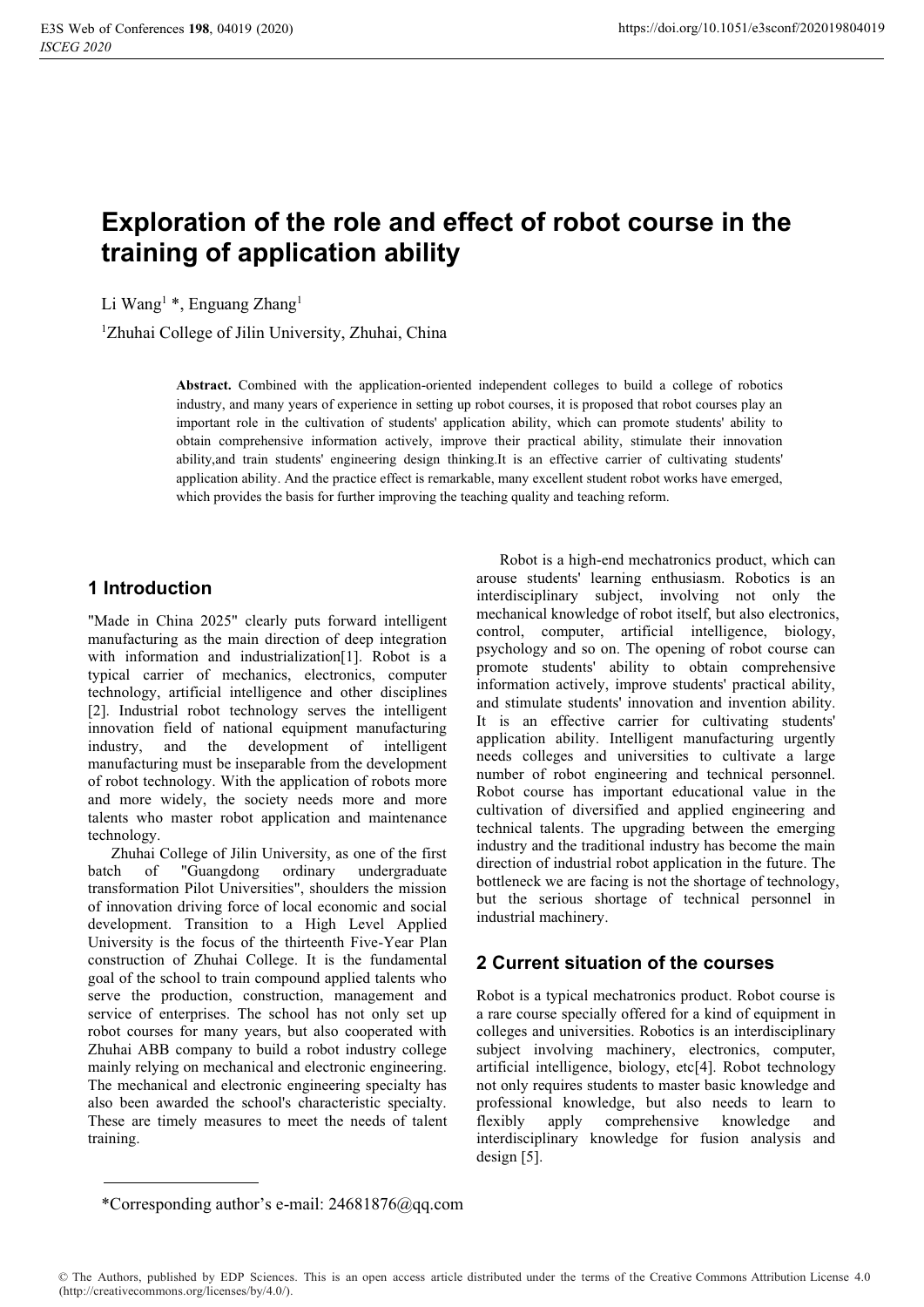At present, the main problems existing in the teaching of robot course in colleges and universities include: more theories but less practice in the teaching process; more knowledge imparting but less ability training; the teaching content is aging and lagging, and the teaching focus is still on the mechanical arm[5].The teaching content is boring, the teaching mode is single, and the experimental practice link is deficient, which seriously affects students' learning enthusiasm and is not conducive to the cultivation of applied talents.

# **3 Teaching method reform**

Zhuhai College of Jilin University offers robot courses such as "industrial robot foundation", "Introduction to robot engineering" and "robot programming technology" in mechanical and mechanical electronic engineering specialty. Robot industry college cooperates with ABB company, which is one of the four major robot brands. A large number of ABB industrial robots and electromechanical integration production lines containing robots are purchased, which provides sufficient guarantee for students' practical teaching. Combined with modern teaching means and methods, teaching reform is actively carried out from the aspects of teaching concept, teaching method, teaching content and teaching mode, so as to integrate "theory--- virtual simulation ---practice-- application" to effectively cultivate students' robot theoretical knowledge, engineering practice and innovative application ability. The course strengthens the popularization of robot theoretical knowledge through classroom theoretical knowledge teaching and special lectures, so that students can construct the knowledge framework of robot system. In the process of theory teaching, teaching methods are flexible and diverse, including not only theoretical introduction, but also application examples of robot engineering and video teaching of advanced typical robot and its technology. Various forms such as heuristic teaching, problem-based teaching and flipped classroom are adopted to make the course teaching intuitive, easy to understand, enlighten innovation and stimulate interest of students. Theoretical teaching can make students familiar with robot technology and its development, basically master the mechanism design of robots, especially industrial robots, and have an entry-level understanding of the basic knowledge of robot kinematics analysis, control and system design, so as to cultivate students' engineering technology ability of robot design and application.

The introduction of virtual simulation technology into robot teaching process is one of the main characteristics of robot teaching in our university. The virtual simulation process is a bridge between theoretical teaching and practical teaching. Through virtual simulation, students' understanding and mastery of theoretical knowledge can be deepened, and the process of robot entity operation can be previewed. Virtual simulation adopts the means of easy to use, graphic and motion simulation, which is convenient for students to modify in the process of innovation. It has the advantages of low cost, strong universality and easy implementation. It can solve the

problem of hardware equipment shortage caused by a large number of students participating in practice at the same time.

## **4 Course function and effect**

Robot related courses have played a positive role in the cultivation of students' application ability, and achieved good training results.

#### **4.1 Promoting students' ability to obtain comprehensive information on their own initiative**

During the teaching process of this course, students will be assigned the task of literature retrieval according to special topics. On the basis of broadening students' understanding of the latest frontier technology and development trend of robots, it is more important to promote students' ability to actively obtain comprehensive information and conduct knowledge screening and sorting.

#### **4.2 Improve students' practical ability**

The school continuously enriches the robot practice teaching equipment and resources. In view of the different levels and interests of students, a variety of experimental practice courses with different levels are designed, including primary experiment, comprehensive experiment, professional practice, graduation design, etc., which greatly improves the students' practical ability and integrates theory with practice teaching. This kind of teaching design and mode has also achieved good teaching effect, and a large number of excellent robot works have emerged.

#### **4.3 Stimulate students' ability of invention and innovation**

The school's Robot Association organizes robot enthusiasts to carry out bold exploration and innovation of various types of robots; teachers guide students to actively participate in various robot related competitions. These exercise the students' innovative thinking, competition and innovation ability to promote. Many students' works, such as transformers robot, AGV robot, library robot and so on, won awards.

#### **4.4 Training students' engineering design thinking**

Many students take robot related topics as graduation design topics in their senior year graduation design. From literature comparison to machine design, and even to mechanical processing, students can independently complete a complete set of miniaturized robot design, which improves students' engineering design and application ability.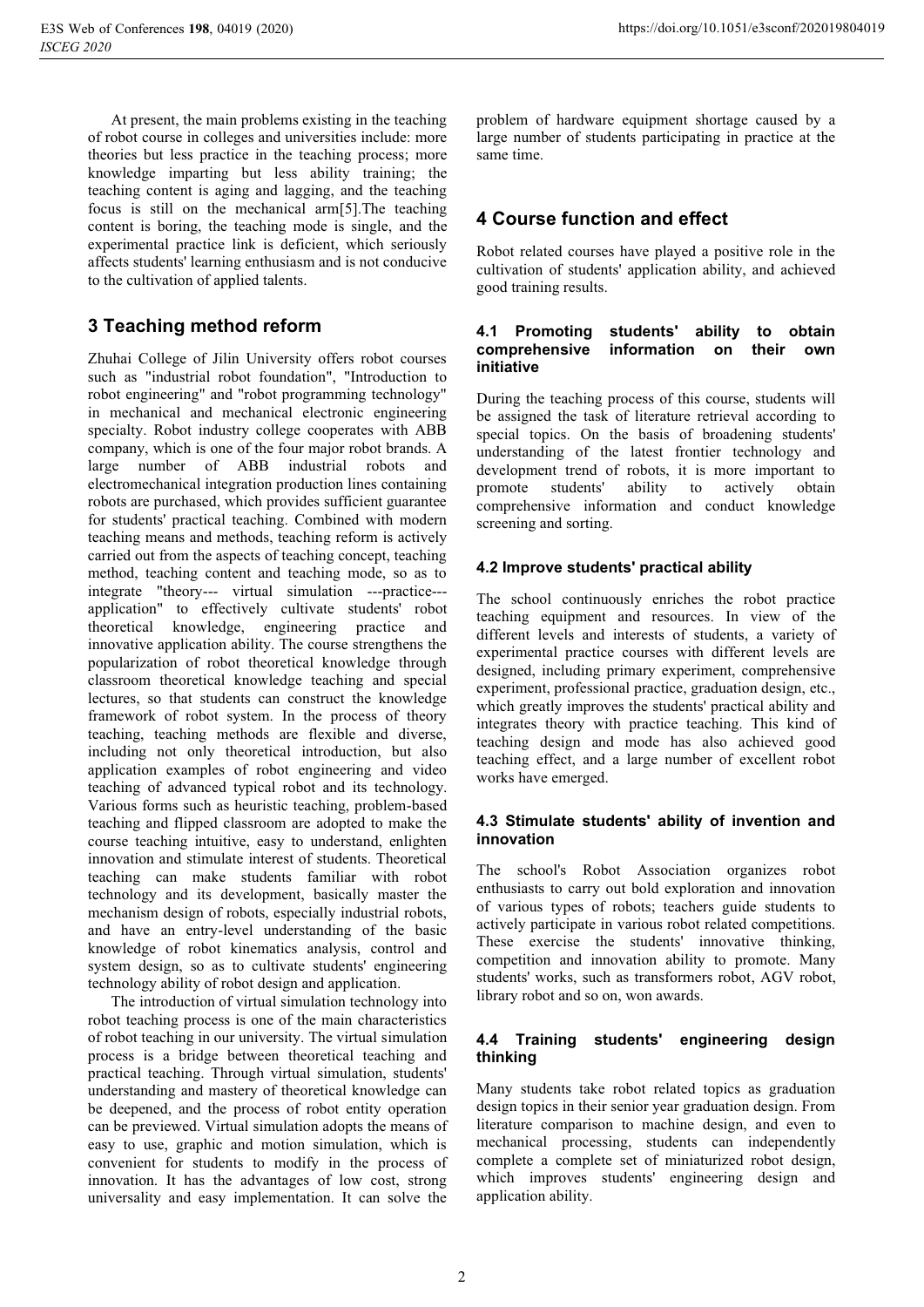Figure 1 shows some excellent works of student competition and graduation project.

# **5 Conclusion**

The talent training in the direction of robot exerts the students' ability to collect, sort out and use their comprehensive knowledge, exercise their practical ability, and stimulate their innovative consciousness, which is in line with the training goal of compound applied talents. The teaching effect of robot related courses has laid a good foundation for further deepening the reform of the follow-up courses and improving the teaching quality.